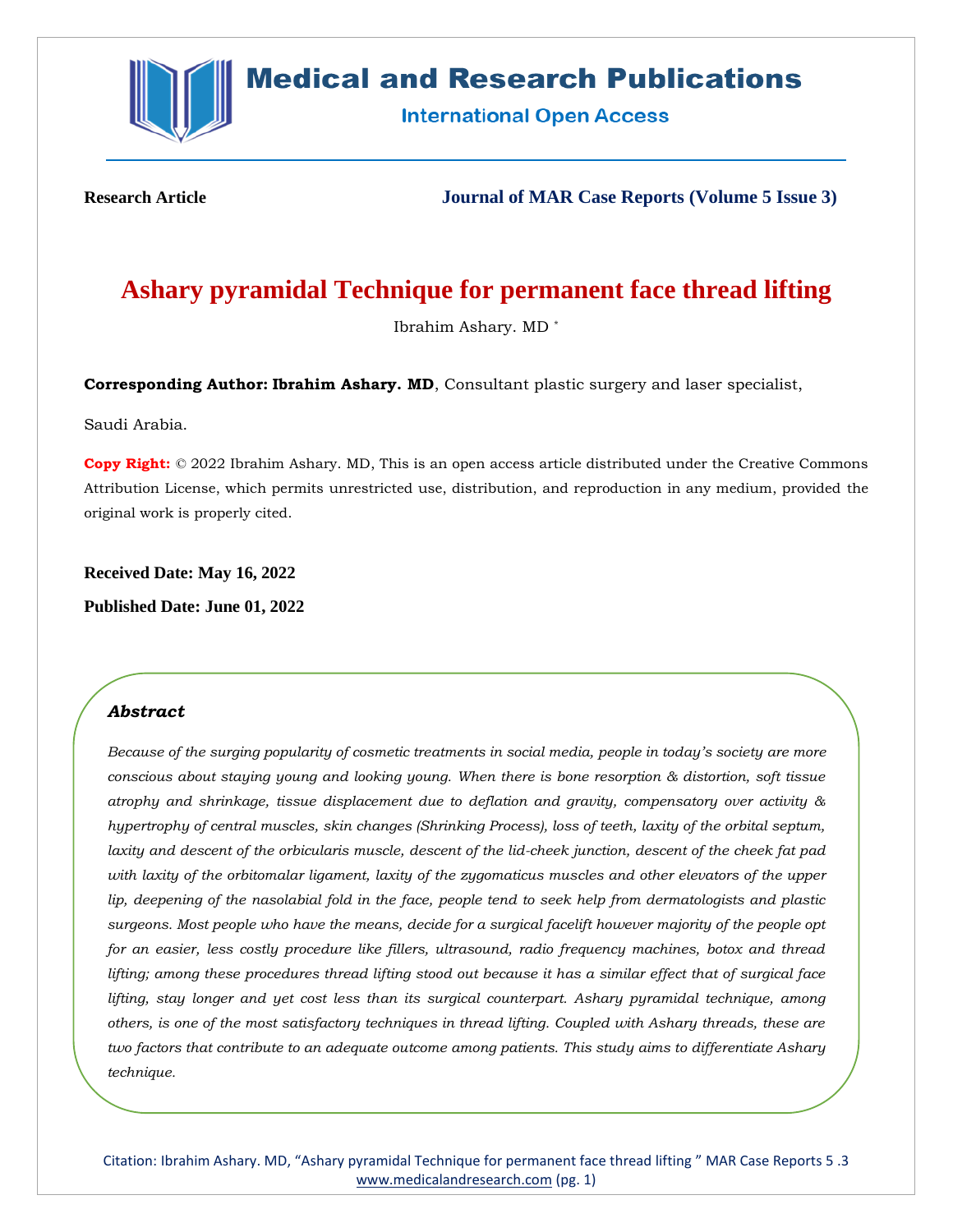#### **Introduction**

Thread-lifting are becoming more popular among surgeons and patients as an alternative to traditional surgical rhytidectomy or neck lifting. The reason is, most patients are skeptical about surgical face lifting and thread lifting have lesser cost and down time. Ashary Pyramidal technique in thread lifting was made in the intention of having a long-lasting effect on patients going through a less invasive procedures. This technique has stood out among the other techniques because it uses vertical traction targeting SMAS and uses different types of threads that suits the patients need which differs from most practitioners. The SMAS or the superficial musculoaponeurotic system is the main target of this technique because of its anatomic significance. Anatomically, the SMAS is inferior to the zygomatic arch and superior to the platysma's muscular belly. The SMAS's fibromuscular layer connects to the superficial temporal fascia and frontalis muscle superiorly and the platysma muscle inferiorly. The SMAS is sometimes referred to as a fibrous degeneration of the platysma muscle. However, there are variations not just in its anatomical placement, but also in its overall morphology and basic terminology. Despite disparities, the SMAS unquestionably performs an important function in providing facial flexibility and stability, as well as facilitating coordination of cheek muscle activity. SMAS serves as a linen that when pulled the rest of the structure goes with it (see fig 1). Also, this technique targets not just the laxity of the face but also helps in the improvement of the neck (see Fig 2). In the care of the aging neck, three anatomic and surgical planes are involved: the superficial plane (subcutaneous fat), the intermediate plane (platysma muscles and the fat between the two muscles), and the deep plane (subplatysmal fat, the anterior belly of the digastric muscles, and the submandibular glands). These planes must be thoroughly reviewed in the preoperative examination and treated with according to the demands of each patient. The neck shape and the cervicomental angle are critical factors of overall facial attractiveness. Almost all facelift operations (including thread lifting but is limited to minor laxity), particularly those involving the superficial muscular aponeurotic system (SMAS), have an effect on the neck, notably the jawline. This may be sufficient for a small number of patients, whilst others will require more intensive treatments to correct the neck contour.



Fig  $1$ -1a Fig  $2$ 



Citation: Ibrahim Ashary. MD, "Ashary pyramidal Technique for permanent face thread lifting " MAR Case Reports 5 .3 [www.medicalandresearch.com](http://www.medicalandresearch.com/) (pg. 2)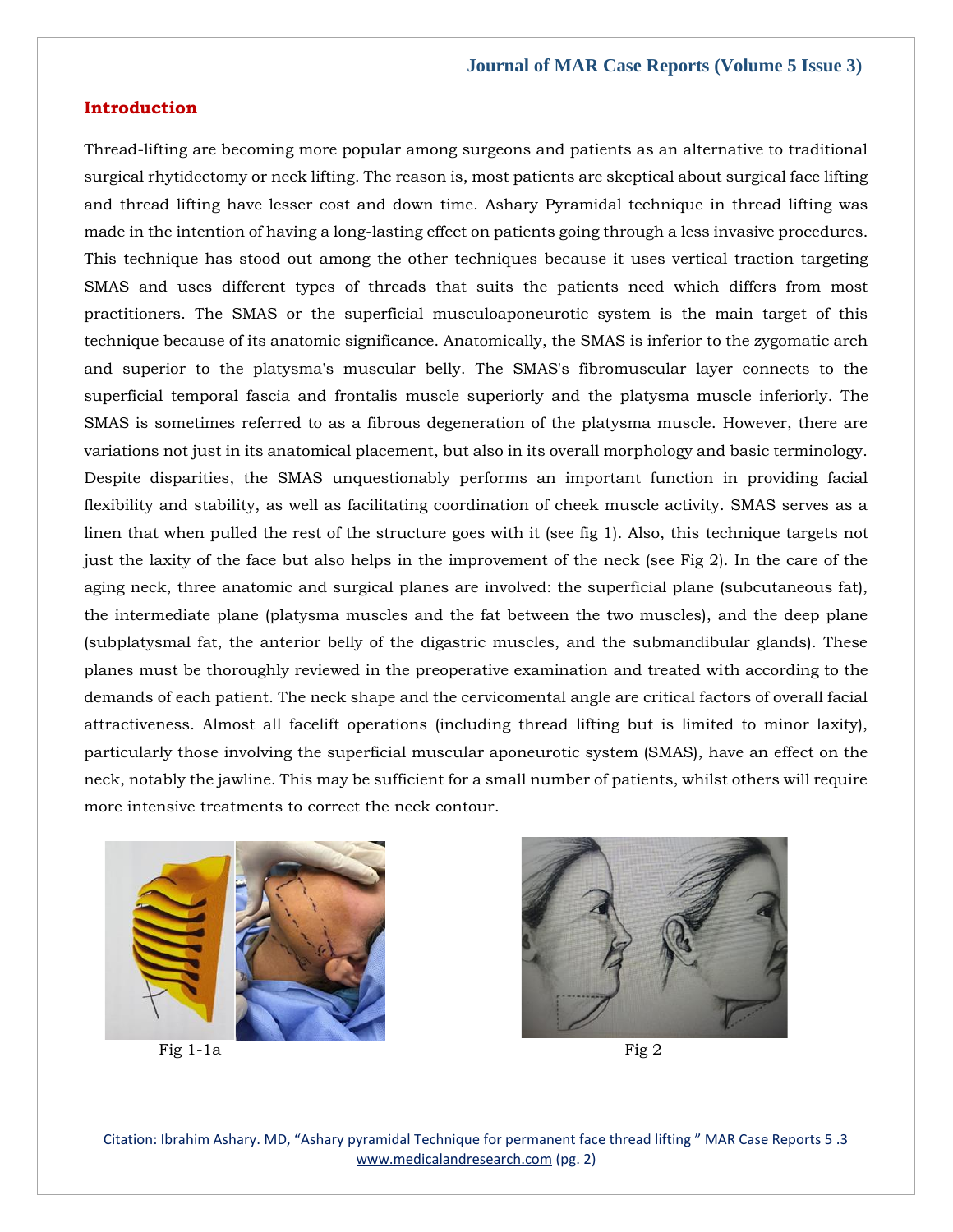#### **Journal of MAR Case Reports (Volume 5 Issue 3)**

#### **Material and Method**

A retrospective review of Ashary technique (See fig 3,3-a,3-b for Ashary concept) was performed from April 2018 to April 2022. In total, 102 patients (all women; age, 35-60 years) underwent a midface thread lift. The procedure was performed with the patient under general or local anesthesia and intravenous sedation. An imaginary assumption of the exterior branches of the facial nerve should be presumed in order to safely insert the threads(see fig 4,4-a,4-b,4-c,4-d,4-e,4-f) . The face was marked (resembles like a pyramid shape) preoperatively to determine the appropriate vector of the thread and its fixation points. The incision is approximately 2cm anterosuperior to the Helix. After a small temporal incision was made, the marked part of the face is then infiltrated with 2% 50ml 2% lidocaine 1:100,000 epinephrine carried all the way down to the deep temporal fascia to create a plane between the superficial and deep temporal fascia. Using blunt 18-G pre-cannulated PDO cog threads were inserted in a posteromedial direction from the temporal incision to the lower face through the sub-submucosal aponeurotic system (sub-SMAS) plane, which was marked preoperatively, targeting the deep medial fat pad and inner layer of the superficial muscular aponeurotic system. The threads were anchored to the periosteum of the temporal area, suspending the soft tissue to a more superior direction. Surgical results were evaluated subjectively (patient satisfaction ratings) and objectively (blinded physician ratings based on changes in the vertical position of the malar highlight and using serial photography). After the pull, the distal sutures were trimmed, and the proximal ends were secured on the deep temporal fascia. Small incision was closed with vicryl 3.0.



Citation: Ibrahim Ashary. MD, "Ashary pyramidal Technique for permanent face thread lifting " MAR Case Reports 5 .3 [www.medicalandresearch.com](http://www.medicalandresearch.com/) (pg. 3)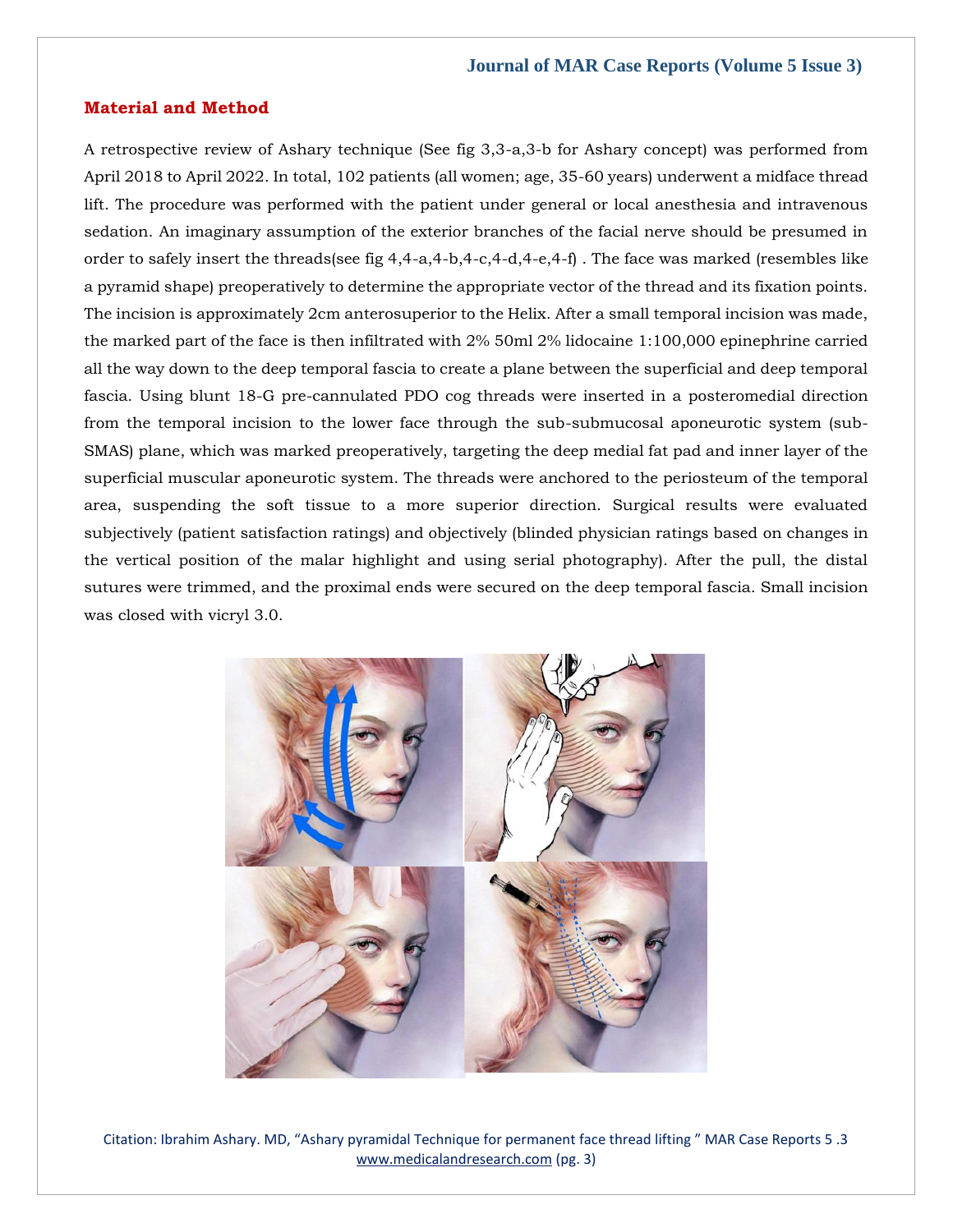### **Journal of MAR Case Reports (Volume 5 Issue 3)**





Fig 3, 3a, 3b



Citation: Ibrahim Ashary. MD, "Ashary pyramidal Technique for permanent face thread lifting " MAR Case Reports 5 .3 [www.medicalandresearch.com](http://www.medicalandresearch.com/) (pg. 4)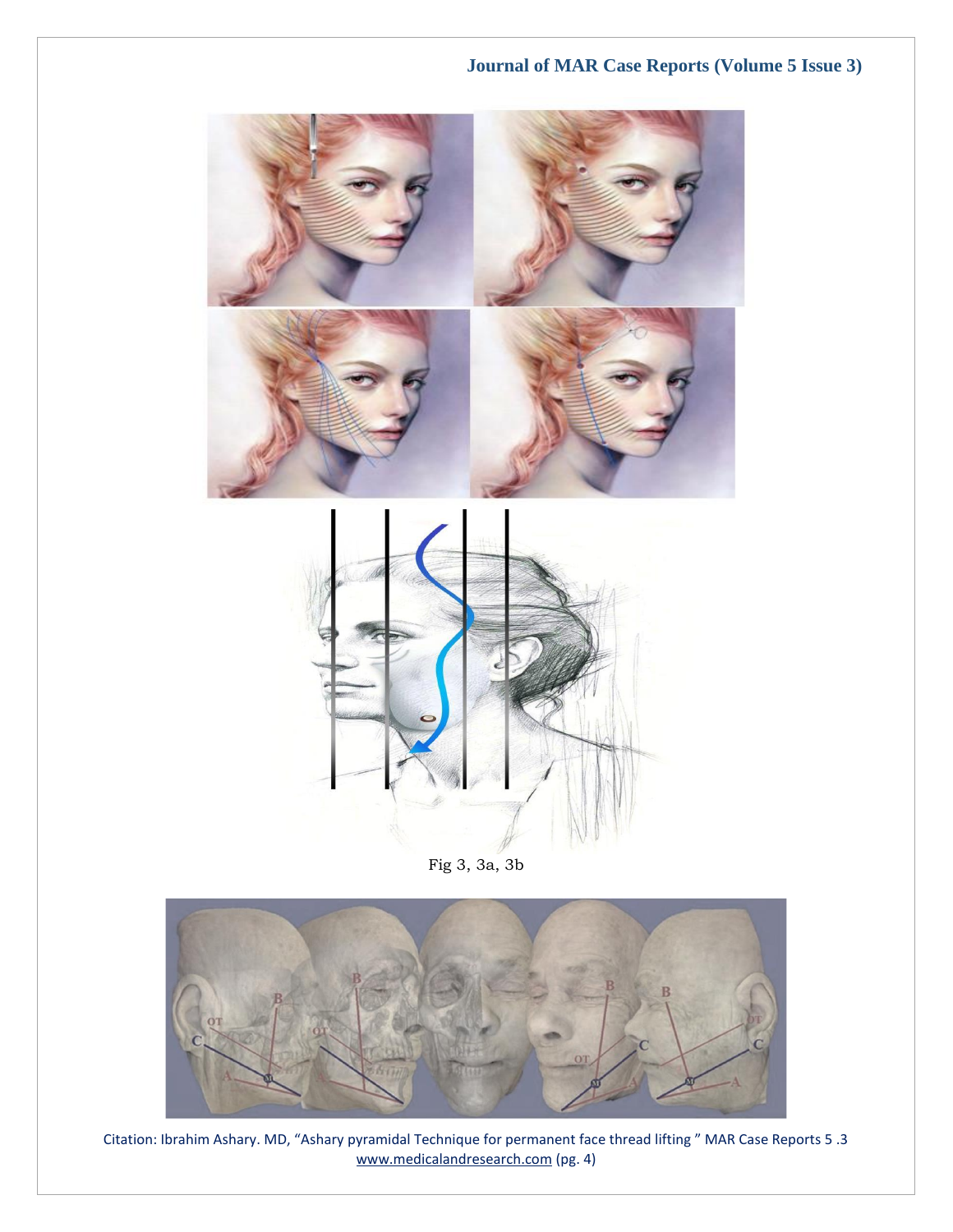

Thumb techniques in locating the 5 exterior branches of the facial nerve Fig 4,4-a,4-b,4-c,4-d,4-e



- Temporal branch
- Three zygomatic branches
- Buccal branch
- Marginal mandibular branch
- Cervical branch

Citation: Ibrahim Ashary. MD, "Ashary pyramidal Technique for permanent face thread lifting " MAR Case Reports 5 .3 [www.medicalandresearch.com](http://www.medicalandresearch.com/) (pg. 5)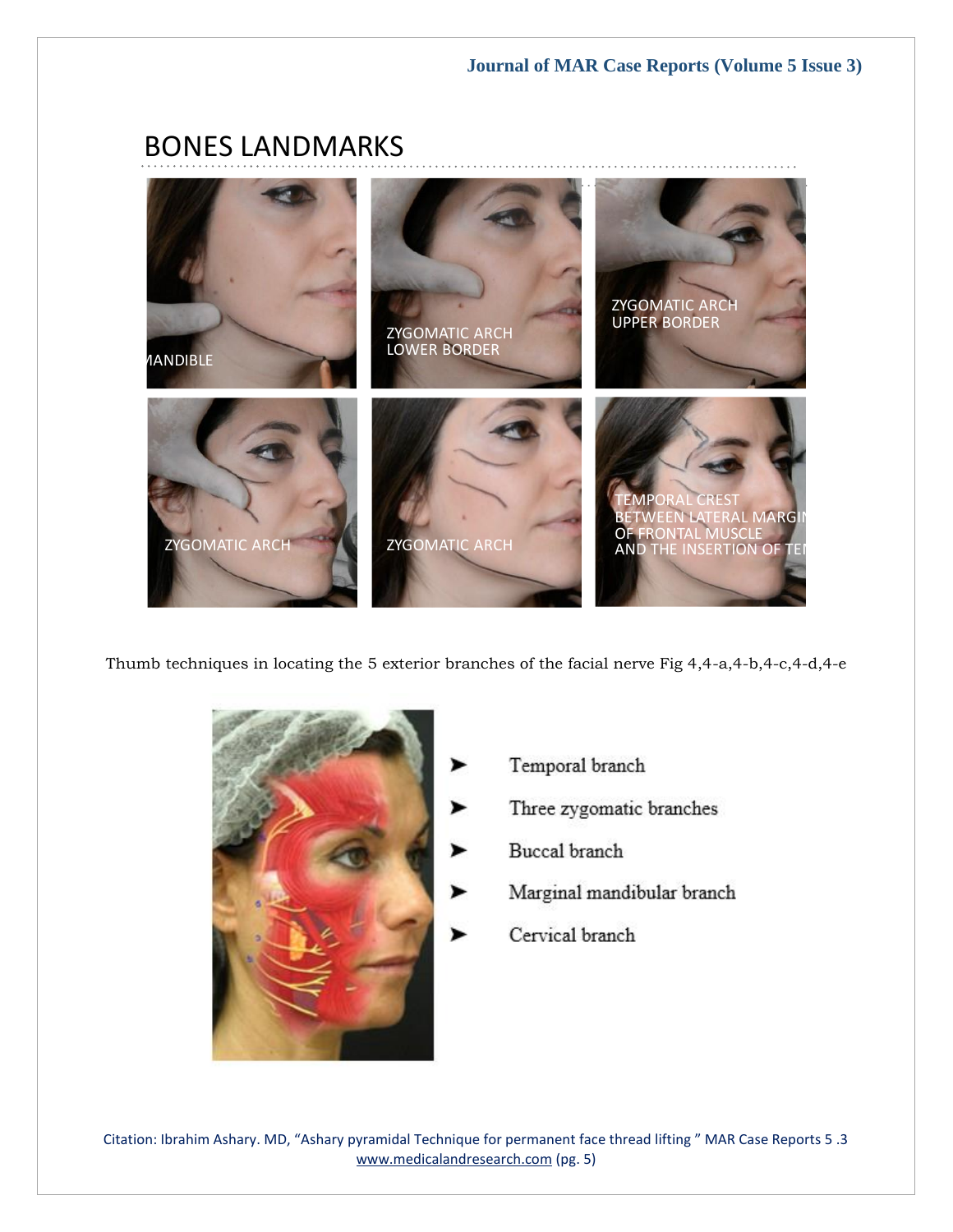

Depending on the Surgeons preference, aside from pre-cannulated threads; usually cog, bi-directional, mono-directional PDO, PLLA, PLA barbed threads (see fig 5,5-a,5-b), Mono threads are also used (See fig 5). These threads are inspired by date palm tree by strength and durability.



Citation: Ibrahim Ashary. MD, "Ashary pyramidal Technique for permanent face thread lifting " MAR Case Reports 5 .3 [www.medicalandresearch.com](http://www.medicalandresearch.com/) (pg. 6)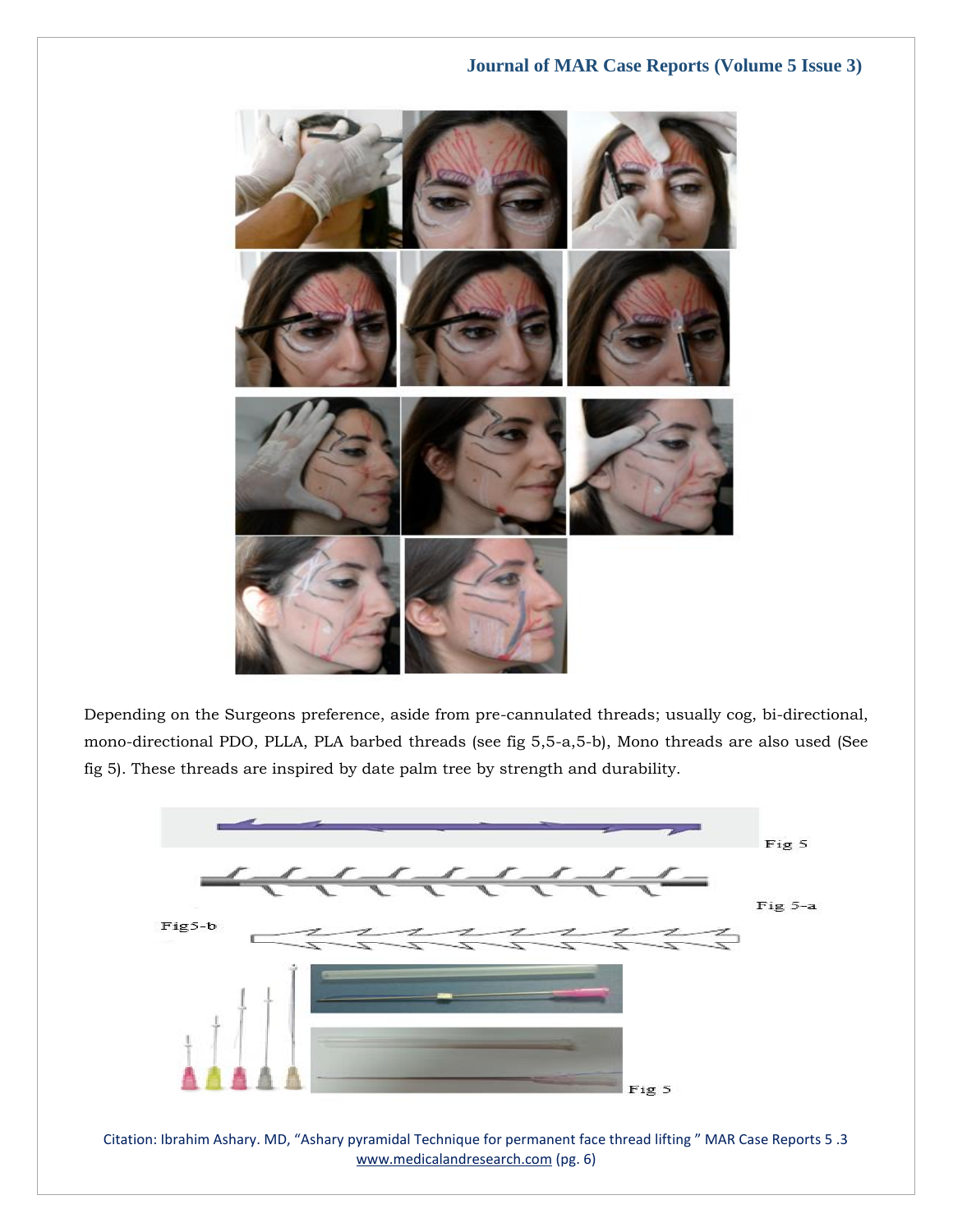#### **Results:**

After surgery, all but two patients (100/102, 98.1 percent) were pleased with the results. Objective outcomes were rated "excellent," "good," "fair" and "bad" by two independent plastic surgeons, and the postoperative course was uneventful except for one patient (1/102, 1 percent) swelling and another patient (1/102, 1 percent) who experienced infection in the incision site. These two complex situations were resolved naturally, without the need for surgical intervention.





#### **Conclusion**

The presented technique has a number of advantages over existing approaches. First, the use of nonabsorbable sutures with enough maintenance potential can result in long-lasting, satisfactory results. Second, by using the authors' Ashary thread, you can have a maximum pull (see fig) which has long staying satisfactory effect. Lastly, using Ashary pyramidal technique and thumb technique for the facial nerves ensures a safer, deeper than typical lift approach, including SMAS and sub-SMAS devoid of essential structures, can avoid any traction line during rest or animation without substantial difficulties.

Citation: Ibrahim Ashary. MD, "Ashary pyramidal Technique for permanent face thread lifting " MAR Case Reports 5 .3 [www.medicalandresearch.com](http://www.medicalandresearch.com/) (pg. 7)